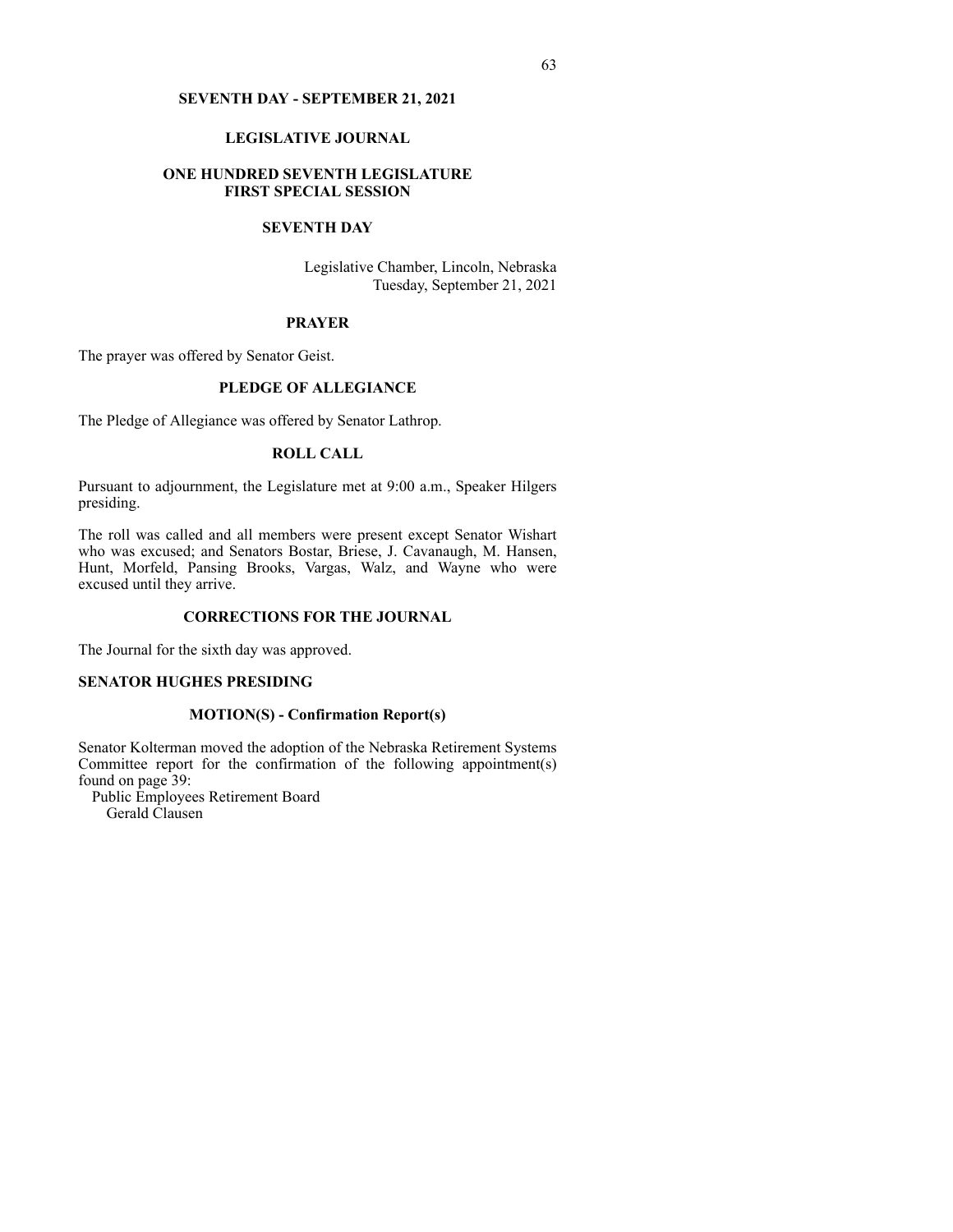Voting in the affirmative, 36:

| Aguilar       | Day     | Groene     | Lindstrom   | Sanders        |
|---------------|---------|------------|-------------|----------------|
| Albrecht      | DeBoer  | Halloran   | Linehan     | Slama          |
| Arch          | Dorn    | Hansen, B. | Lowe        | <b>Stinner</b> |
| <b>Blood</b>  | Erdman  | Hilgers    | McCollister | Williams       |
| Bostelman     | Flood   | Hilkemann  | McDonnell   |                |
| <b>Brandt</b> | Friesen | Hughes     | Moser       |                |
| Brewer        | Geist   | Kolterman  | Murman      |                |
| Clements      | Gragert | Lathrop    | Pahls       |                |
|               |         |            |             |                |

Voting in the negative, 0.

Present and not voting, 2:

Cavanaugh, M. McKinney

Excused and not voting, 11:

| Bostar        |         | Hansen, M. Pansing Brooks Wayne |         |
|---------------|---------|---------------------------------|---------|
| <b>Briese</b> | Hunt    | Vargas                          | Wishart |
| Cavanaugh, J. | Morfeld | Walz                            |         |

The appointment was confirmed with 36 ayes, 0 nays, 2 present and not voting, and 11 excused and not voting.

Senator Arch moved the adoption of the Health and Human Services Committee report for the confirmation of the following appointment(s) found on page 40:

Health Information Technology Board Kevin Bagley Ashley Newmyer Felicia Quintana-Zinn

Voting in the affirmative, 38:

| Aguilar         | Day     | Halloran   | Linehan        | Sanders  |
|-----------------|---------|------------|----------------|----------|
| Albrecht        | DeBoer  | Hansen, B. | Lowe           | Slama    |
| Arch            | Dorn    | Hilgers    | McCollister    | Stinner  |
| <b>Blood</b>    | Flood   | Hilkemann  | McDonnell      | Vargas   |
| Bostelman       | Friesen | Hughes     | Moser          | Walz     |
| <b>Brandt</b>   | Geist   | Kolterman  | Murman         | Williams |
| Brewer          | Gragert | Lathrop    | Pahls          |          |
| <b>Clements</b> | Groene  | Lindstrom  | Pansing Brooks |          |

Voting in the negative, 1:

Cavanaugh, M.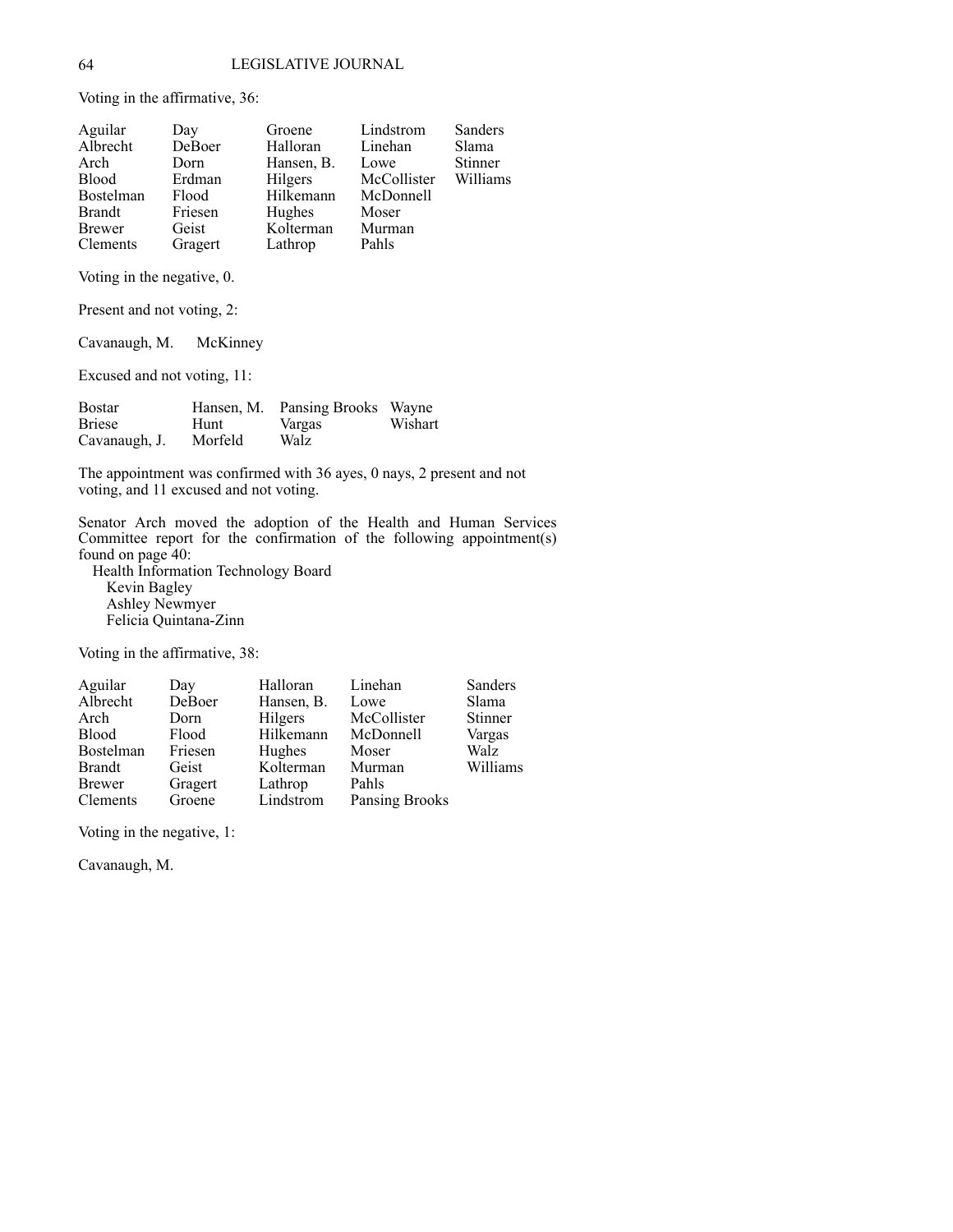Present and not voting, 3:

| Cavanaugh, J.                  | Erdman             | McKinney         |         |
|--------------------------------|--------------------|------------------|---------|
| Excused and not voting, 7:     |                    |                  |         |
| <b>Bostar</b><br><b>Briese</b> | Hansen, M.<br>Hunt | Morfeld<br>Wayne | Wishart |

The appointments were confirmed with 38 ayes, 1 nay, 3 present and not voting, and 7 excused and not voting.

Senator Arch moved the adoption of the Health and Human Services Committee report for the confirmation of the following appointment(s) found on page 41: Health Information Technology Board

Manuela Banner Jessika Benes Aimee J. Black Jamie L. Bland Anna C. Dalrymple Lynn Elizabeth Modic Edwards Kimberley K. Haynes-Henson Monalisa McGee Stephen Salzbrenner

Voting in the affirmative, 40:

|          |               | Lathrop               | Pahls                                                                  |
|----------|---------------|-----------------------|------------------------------------------------------------------------|
| Clements | Groene        | Lindstrom             | <b>Pansing Brooks</b>                                                  |
| DeBoer   | Halloran      | Linehan               | Sanders                                                                |
| Dorn     | Hansen, B.    | Lowe                  | Slama                                                                  |
| Erdman   |               |                       |                                                                        |
| Flood    |               |                       | Vargas                                                                 |
| Friesen  | Hughes        | Moser                 | <b>Walz</b>                                                            |
| Geist    |               |                       | Williams                                                               |
|          | Cavanaugh, J. | Cavanaugh, M. Gragert | Hilgers McCollister Stinner<br>Hilkemann McDonnell<br>Kolterman Murman |

Voting in the negative, 0.

Present and not voting, 3:

| McKinnev | Morfeld |
|----------|---------|
|          |         |

Excused and not voting, 6:

Bostar Hansen, M. Wayne<br>Briese Hunt Wishar Wishart

The appointments were confirmed with 40 ayes, 0 nays, 3 present and not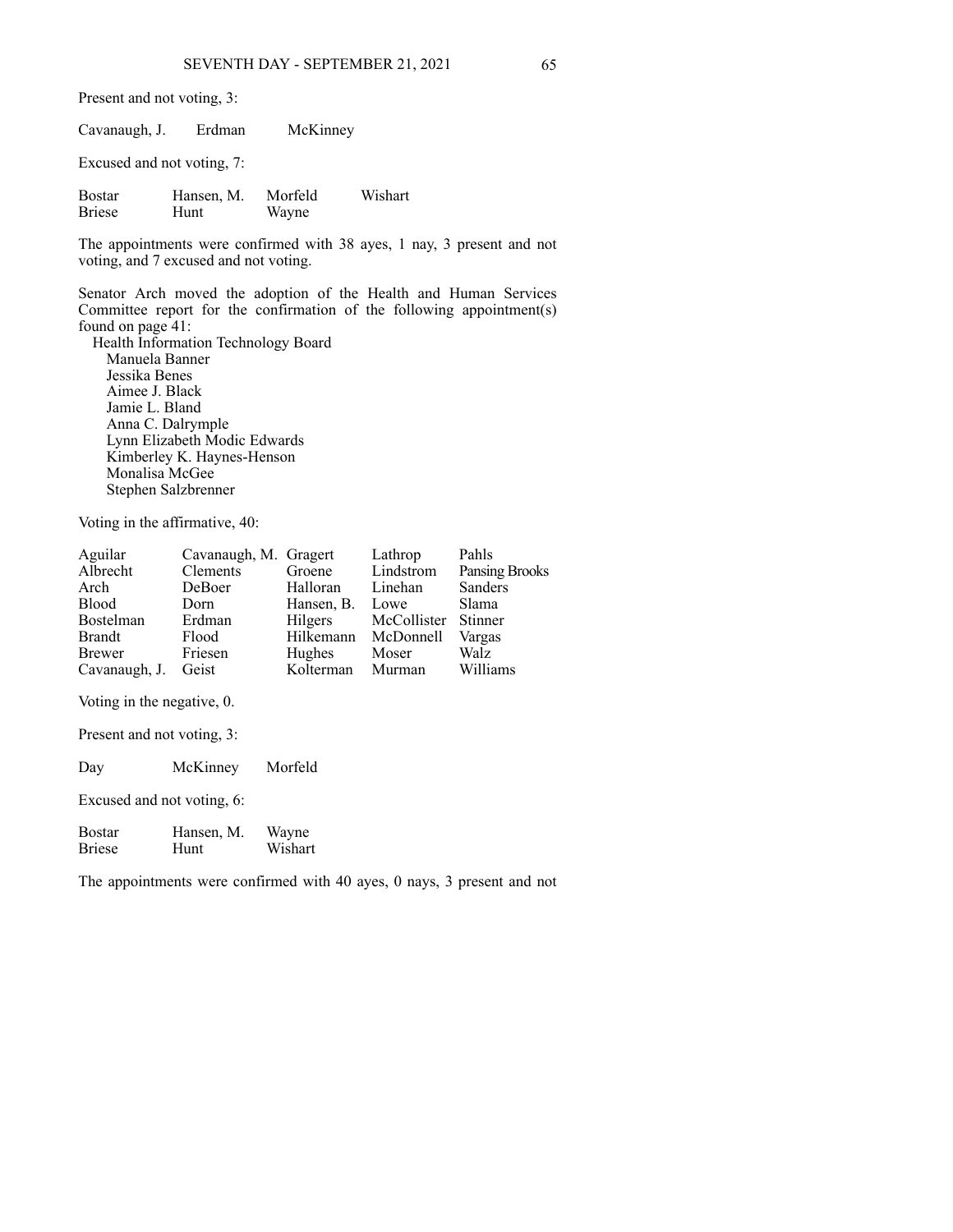voting, and 6 excused and not voting.

Senator Arch moved the adoption of the Health and Human Services Committee report for the confirmation of the following appointment(s) found on page 41:

Foster Care Advisory Committee Michael Aerni Michele R. Marsh Noelle M. Petersen Peggy Sue Snurr

Voting in the affirmative, 41:

| Aguilar       | Clements | Groene     | Linehan     | Slama    |
|---------------|----------|------------|-------------|----------|
| Albrecht      | Day      | Halloran   | Lowe        | Stinner  |
| Arch          | DeBoer   | Hansen, B. | McCollister | Vargas   |
| <b>Blood</b>  | Dorn     | Hilgers    | McDonnell   | Walz     |
| Bostelman     | Erdman   | Hilkemann  | Morfeld     | Williams |
| Brandt        | Flood    | Hughes     | Moser       |          |
| <b>Brewer</b> | Friesen  | Kolterman  | Murman      |          |
| Cavanaugh, J. | Geist    | Lathrop    | Pahls       |          |
| Cavanaugh, M. | Gragert  | Lindstrom  | Sanders     |          |

Voting in the negative, 0.

Present and not voting, 2:

McKinney Pansing Brooks

Excused and not voting, 6:

| <b>Bostar</b> | Hansen, M.  | Wayne   |
|---------------|-------------|---------|
| <b>Briese</b> | <b>Hunt</b> | Wishart |

The appointments were confirmed with 41 ayes, 0 nays, 2 present and not voting, and 6 excused and not voting.

Senator Arch moved the adoption of the Health and Human Services Committee report for the confirmation of the following appointment(s) found on page 41:

Nebraska Child Abuse Prevention Fund Board Donald N. Blackbird Jr. Paul J. Nelson Georgina Scurfield

Voting in the affirmative, 43: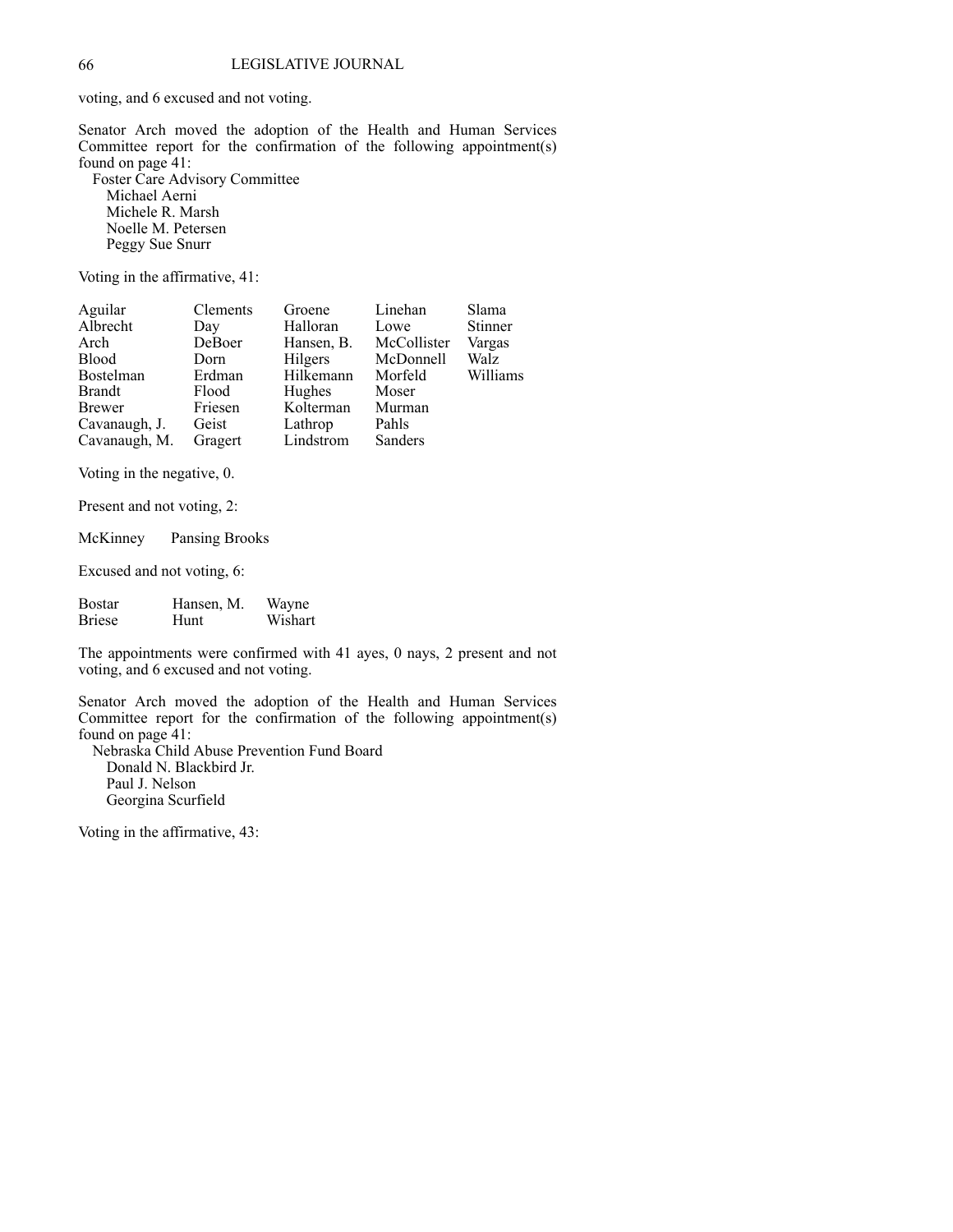| Clements              | Groene     |                     | <b>Pansing Brooks</b>             |
|-----------------------|------------|---------------------|-----------------------------------|
| Day                   | Halloran   |                     | Sanders                           |
| DeBoer                | Hansen, B. | Lowe                | Slama                             |
| Dorn                  | Hilgers    | McCollister Stinner |                                   |
| Erdman                | Hilkemann  |                     | Vargas                            |
| Flood                 | Hughes     | Morfeld             | Walz                              |
| Friesen               | Hunt       | Moser               | Williams                          |
| Geist                 | Kolterman  | Murman              |                                   |
| Cavanaugh, M. Gragert | Lathrop    | Pahls               |                                   |
|                       |            |                     | Lindstrom<br>Linehan<br>McDonnell |

Voting in the negative, 0.

Present and not voting, 1:

McKinney

Excused and not voting, 5:

Bostar Briese Hansen, M. Wayne Wishart

The appointments were confirmed with 43 ayes, 0 nays, 1 present and not voting, and 5 excused and not voting.

Senator Brewer moved the adoption of the Government, Military and Veterans Affairs Committee report for the confirmation of the following appointment(s) found on page  $40$ :

Nebraska Accountability and Disclosure Commission Jeffrey Davis

Voting in the affirmative, 39:

| Aguilar         | Day     | Halloran           | Lindstrom           | Pahls                 |
|-----------------|---------|--------------------|---------------------|-----------------------|
| Albrecht        | DeBoer  | Hansen, B. Linehan |                     | <b>Pansing Brooks</b> |
| Blood           | Dorn    | Hilgers            | Lowe                | Sanders               |
| Bostelman       | Erdman  | Hilkemann          | McCollister Stinner |                       |
| <b>Brandt</b>   | Flood   | Hughes             | McDonnell           | Vargas                |
| Brewer          | Geist   | Hunt               | Morfeld             | Walz                  |
| Cavanaugh, J.   | Gragert | Kolterman          | Moser               | Williams              |
| <b>Clements</b> | Groene  | Lathrop            | Murman              |                       |

Voting in the negative, 0.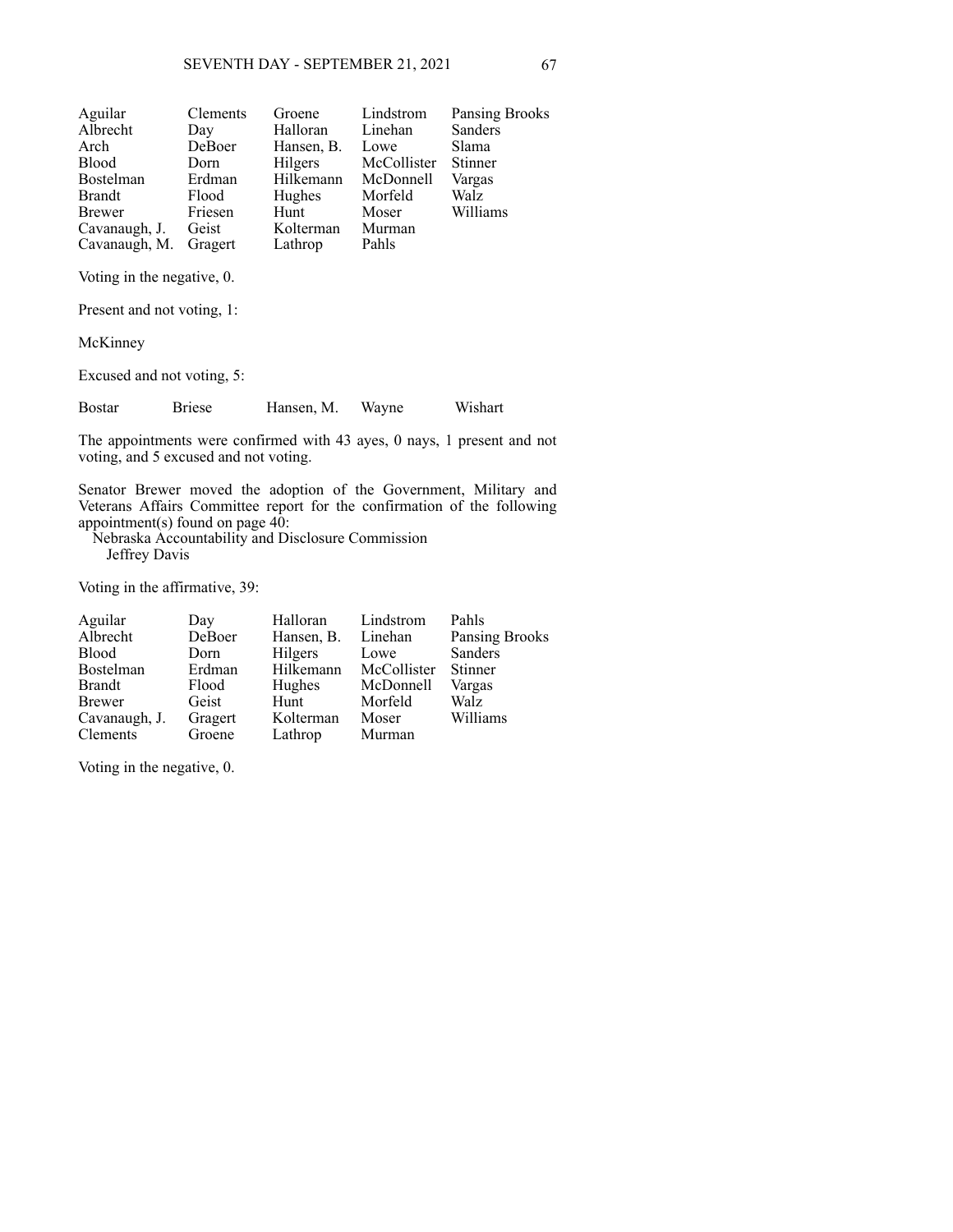Present and not voting, 5:

Arch Cavanaugh, M. Friesen McKinney Slama

Excused and not voting, 5:

Bostar Briese Hansen, M. Wayne Wishart

The appointment was confirmed with 39 ayes, 0 nays, 5 present and not voting, and 5 excused and not voting.

Senator Brewer moved the adoption of the Government, Military and Veterans Affairs Committee report for the confirmation of the following appointment(s) found on page  $4\overline{0}$ : Nebraska Tourism Commission

Darrin Barner John P. Chapo Barry McFarland Ashley Olson

Voting in the affirmative, 40:

| Aguilar       | Day     | Halloran   | Lindstrom   | Pahls                 |
|---------------|---------|------------|-------------|-----------------------|
| Albrecht      | DeBoer  | Hansen, B. | Linehan     | <b>Pansing Brooks</b> |
| <b>Blood</b>  | Dorn    | Hilgers    | Lowe        | Sanders               |
| Bostelman     | Erdman  | Hilkemann  | McCollister | Slama                 |
| Brandt        | Flood   | Hughes     | McDonnell   | <b>Stinner</b>        |
| <b>Brewer</b> | Geist   | Hunt       | Morfeld     | Vargas                |
| Cavanaugh, J. | Gragert | Kolterman  | Moser       | Walz                  |
| Clements      | Groene  | Lathrop    | Murman      | Williams              |
|               |         |            |             |                       |

Voting in the negative, 0.

Present and not voting, 4:

Arch Cavanaugh, M. Friesen McKinney

Excused and not voting, 5:

Bostar Briese Hansen, M. Wayne Wishart

The appointments were confirmed with 40 ayes, 0 nays, 4 present and not voting, and 5 excused and not voting.

Senator Lathrop moved the adoption of the Judiciary Committee report for the confirmation of the following appointment(s) found on page 40:

Board of Parole

Habib Olomi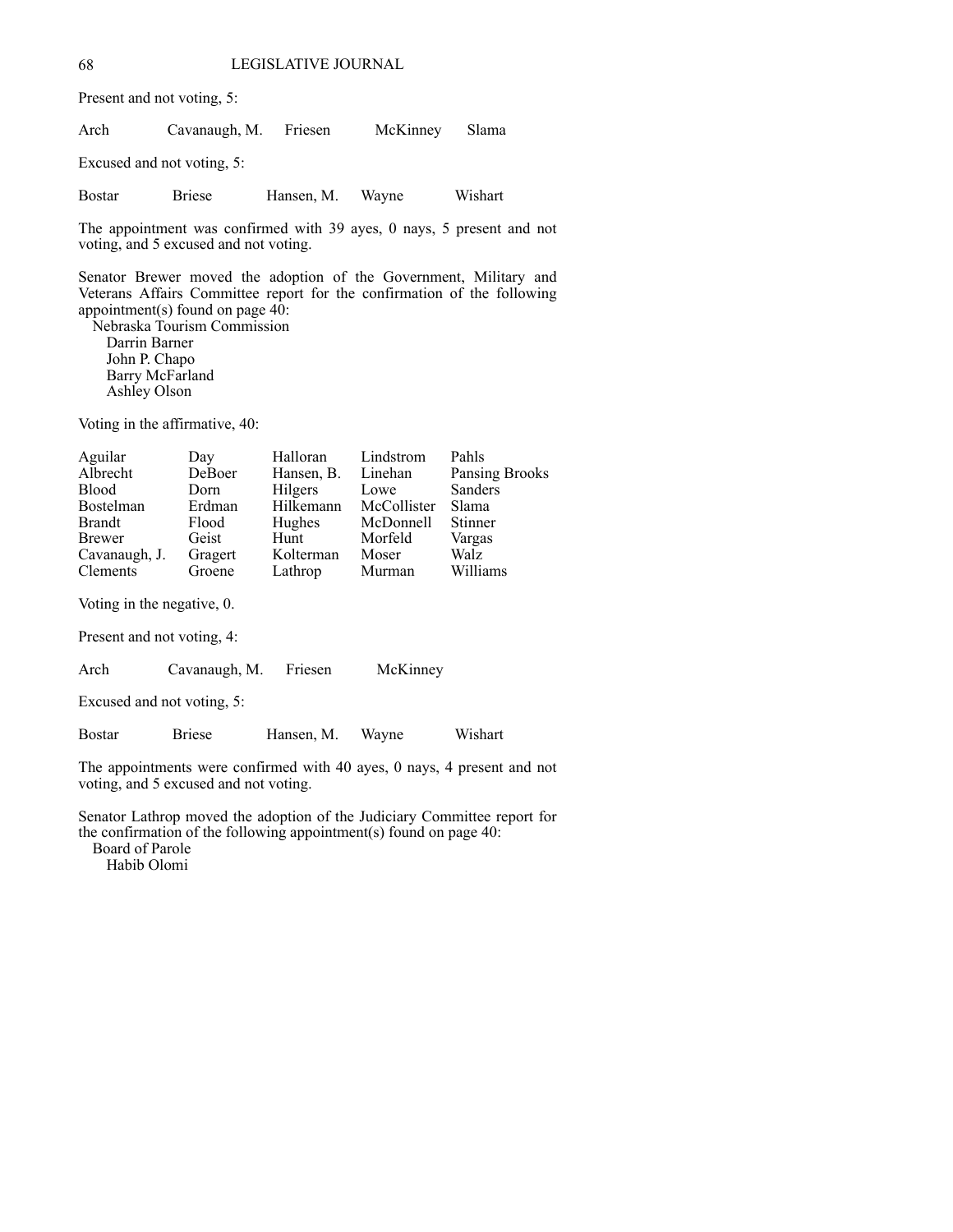Voting in the affirmative, 41:

| Aguilar                    | Day      | Hansen, B. | Lowe                  | Slama    |
|----------------------------|----------|------------|-----------------------|----------|
| Albrecht                   | DeBoer   | Hilgers    | McCollister           | Stinner  |
| <b>Blood</b>               | Dorn     | Hilkemann  | McDonnell             | Vargas   |
| <b>Bostar</b>              | Erdman   | Hughes     | Morfeld               | Walz     |
| Bostelman                  | Flood    | Hunt       | Moser                 | Williams |
| <b>Brandt</b>              | Geist    | Kolterman  | Murman                |          |
| <b>Brewer</b>              | Gragert  | Lathrop    | Pahls                 |          |
| Cavanaugh, J.              | Groene   | Lindstrom  | <b>Pansing Brooks</b> |          |
| Clements                   | Halloran | Linehan    | Sanders               |          |
| Voting in the negative, 0. |          |            |                       |          |

Present and not voting, 4: Arch Cavanaugh, M. Friesen McKinney Excused and not voting, 4: Briese Hansen, M. Wayne Wishart

The appointment was confirmed with 41 ayes, 0 nays, 4 present and not voting, and 4 excused and not voting.

Senator Bostelman moved the adoption of the Natural Resources Committee report for the confirmation of the following appointment(s) found on page 49:

Environmental Quality Council Kurt Alan Bogner Joseph Citta Jr. Tassia Falcon da Silva Steidley Robert C. Hall Lance A. Hedquist Jessica Kolterman Kevin Peterson Marty Stange Amy Staples Alden Zuhlke

Voting in the affirmative, 38: